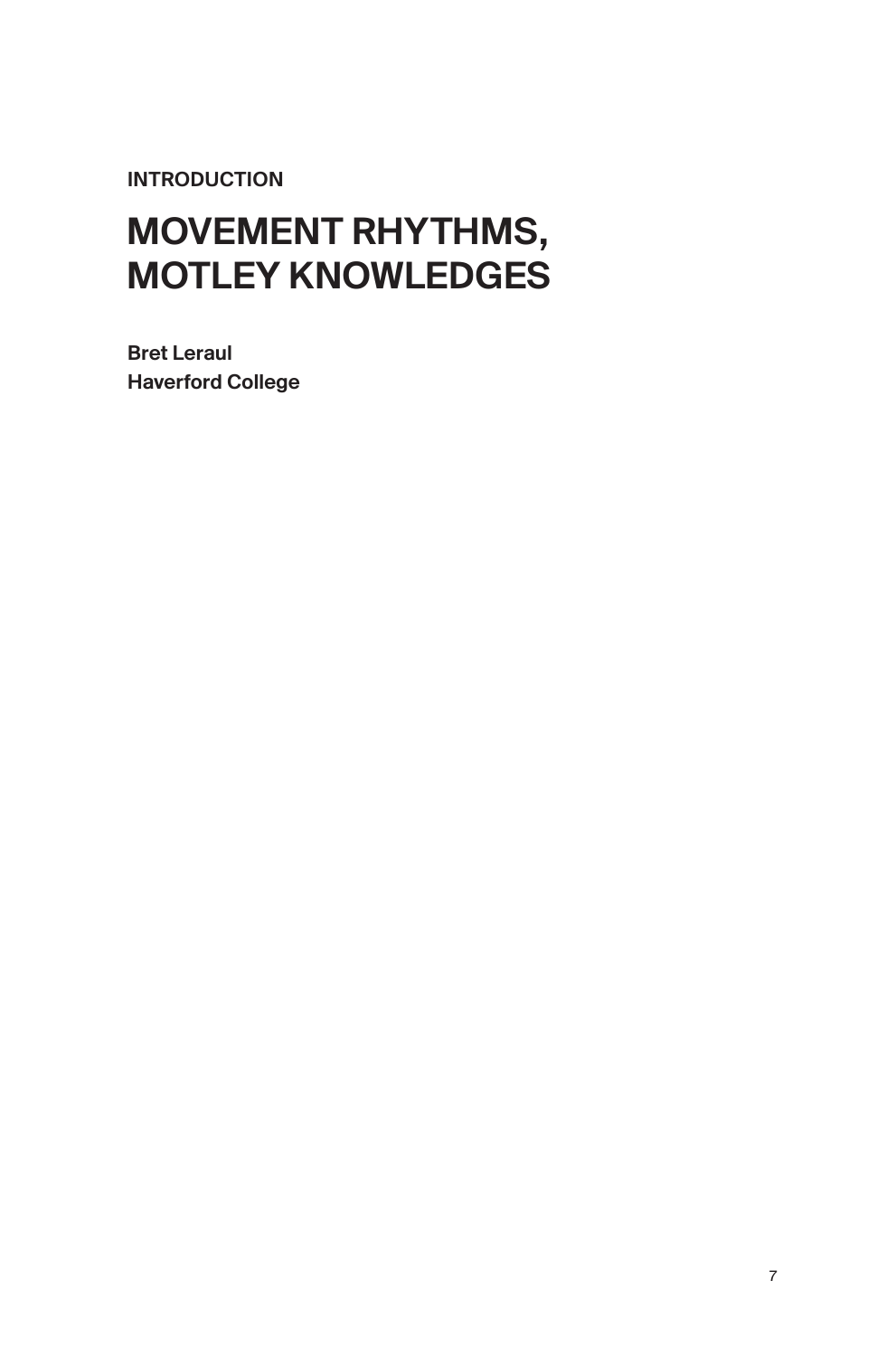There is a Movement when it is *in movement*, when things are happening, when there is learning and thinking.

—Movimiento de Trabajadores Desocupados-Solano and Colectivo Situaciones

In the republic of letters, the fiftieth anniversary of 1968 has prompted a flurry of writing about those momentous events and their afterlives. In Mexico, the anniversary arrived early and unannounced. The 2014 disappearance of forty-four student-teachers from the Escuela Normal in Ayotzinapa could not but repeat the trauma of the student massacre at the Plaza de las Tres Culturas at the hands of the Mexican state forty-six years prior. Ayotzinapa reminds us that the afterlives of Mexico's '68 are found not only in the history books or testimonies of its aging activists. '68 is present in the students' absence, reincarnated in their disappeared bodies, alive in the fetid wound of the state's impunity. Recent academic reconsiderations of that year have sought to free the memory of '68 from the traumatic recurrence of the Tlatelolco massacre. They have sought to dislocate the sacrificial logic that sustains a melancholy leftism by returning us to the joyous months before the cataclysm.<sup>1</sup> But again, as the fiftieth anniversary of '68 arrived unannounced in the flesh before the word, so too was '68 before the massacre recuperated by the carnivalesque rupture of the #YoSoy132 movement that preceded the Ayotzinapa disappearances.

The flesh before the word, deeds before discourse. This all too familiar temporal lag between events and our knowledge about them— in

1 → Epigraph. Movimiento de Trabajadores Desocupados-Solano and Colectivo Situaciones, *El taller del maestro ignorante*, (Buenos Aires: MTD-Solano, 2005), 22. See, Susana Draper, *Mexico 1968: Constellations of Freedom and Democracy* (Durham: Duke University Press, 2018); Susana Draper and Vicente Rubio-Pueyo, *México 68: Modelo para armar; Archivo de memorias desde los márgenes*, 2012, https://mexico68conversaciones.com. For the sacrificial logic that animates the Mexican state's narrative of the Tlateloclo massacre, see, Samuel Steinberg, *Photopoetics at Tlatelolco: Afterimages of Mexico, 1968* (Austin: University of Texas Press, 2016); Gareth Williams, *The Mexican Exception: Sovereignty, Police, and Democracy* (New York: Palgrave, 2011). For melancholy leftism in the Latin American context see, Bruno Bosteels, "The Melancholy Left" in, *Marx and Freud in Latin America: Politics, Psychoanalysis and Religion in Times of Terror* (New York: Verso, 2012), 159-194.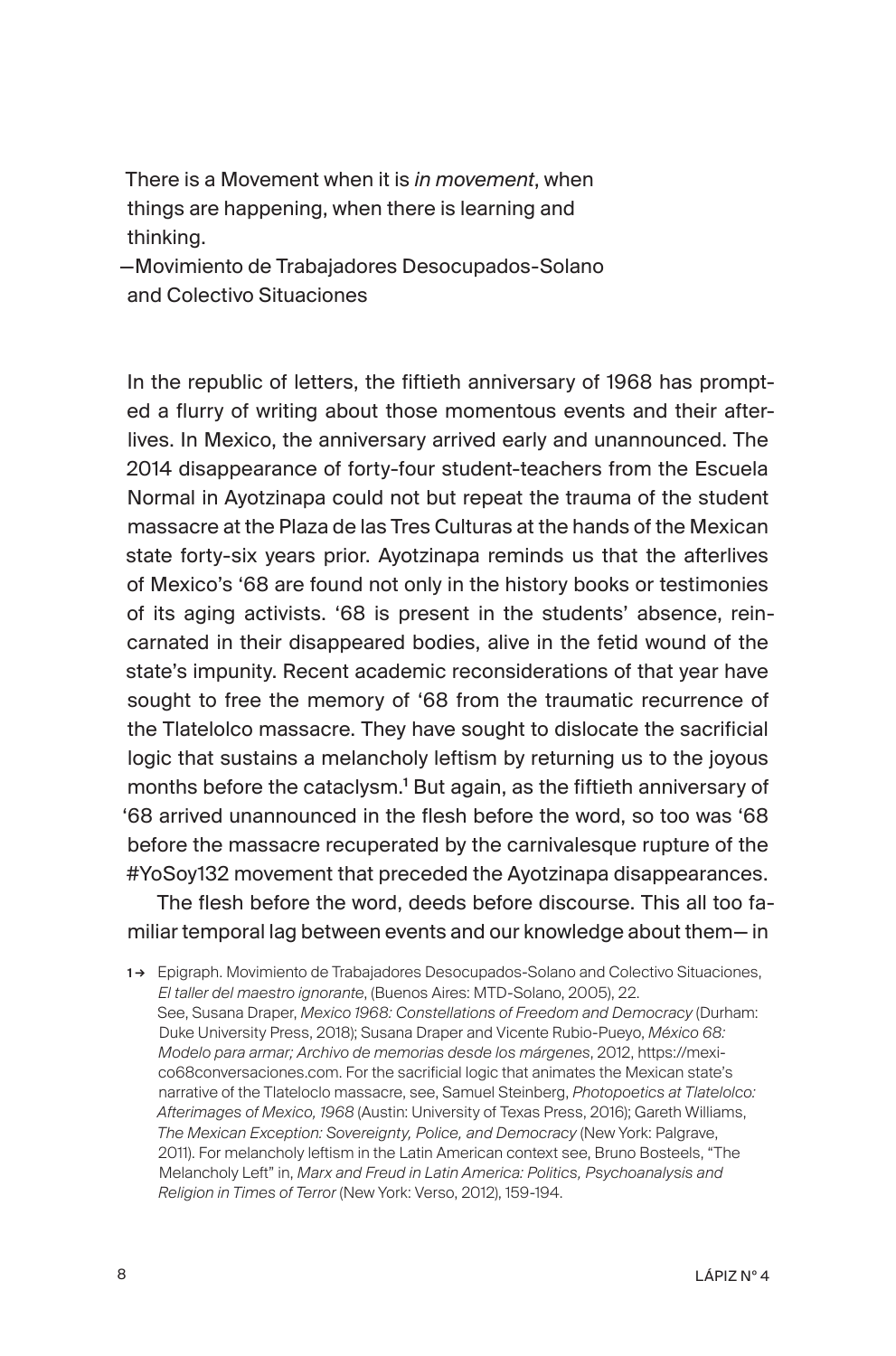another lexicon, between practice and theory—only betrays the possessive subject of "our knowledge" that jealously guards its class supremacy by policing the division between mental and manual labor, the head and the hand.<sup>2</sup> By virtue of this division, "our" colonial, university knowledge too often disappears those knowledges authored by social movements in their movement, not unlike the Mexican and other Latin American states that have disappeared so many.

In different ways the essays in *LÁPIZ* N˚4 address the knowledge practices<sup>3</sup> authored by Latin America's recent social movements. In doing so, the authors enter into a tenuous and fraught dialogue between the movement knowledges they describe and the university knowledges they, like so many of us, are compelled to produce. This has always been the promiscuous enterprise of *LÁPIZ* and the Latin American Philosophy of Education Society: to conjugate the experiences, practices, knowledges of activists, educators, and academics from across the Americas.

The articles included in this volume make no pretense to masquerade as non-university knowledges. Nor do they make indigenous, afrolatino, and peasant movements speak back to colonial knowledge. Much like the Quechua community that Vanessa Andreotti counts among her teachers, these movements "are not trying to dialectically negate modernity by offering a teleological pathway 'forward'," nor can they offer answers to the necessarily modern and colonial questions we pose ourselves.4 Whether the Zapatistas' politico-pedagogical practices in Bruno Baronnet's report or the *sentipensante* (feeling-thinking) pedagogies of the Movimento dos Trabalhadores Rurais

- 2 → Emancipatory struggles of an older, vanguard cast reproduced this same division of labor between head and hand, conductor and conducted, teacher and pupil. The analogy of vanguard theory to education is already implicit in the etymology of the term "pedagogy," which in ancient Greek literally means to lead (*agogos*) the boy (*pais*, *paid-*). For a critique of vanguard Marxism, see Michael Lebowitz, *The Contradictions of "Real Socialism": The Conductor and the Conducted* (New York: Monthly Review Press, 2013).
- 3 → I use the term "knowledge practices" to signify a double indifference, first, to the distinction between knowledge production (e.g., research, discovery, invention) and its reproduction (e.g., teaching, learning, education) and, second, to the arbitrary and deleterious distinction between knowing and doing, head and hand. I believe this move is warranted since both distinctions have been challenged by the Latin American social movements that inspire this volume.
- 4 → Vanessa Andreotti, "The Enduring Challenges of Collective Onto- (and Neuro-) Genesis," 78.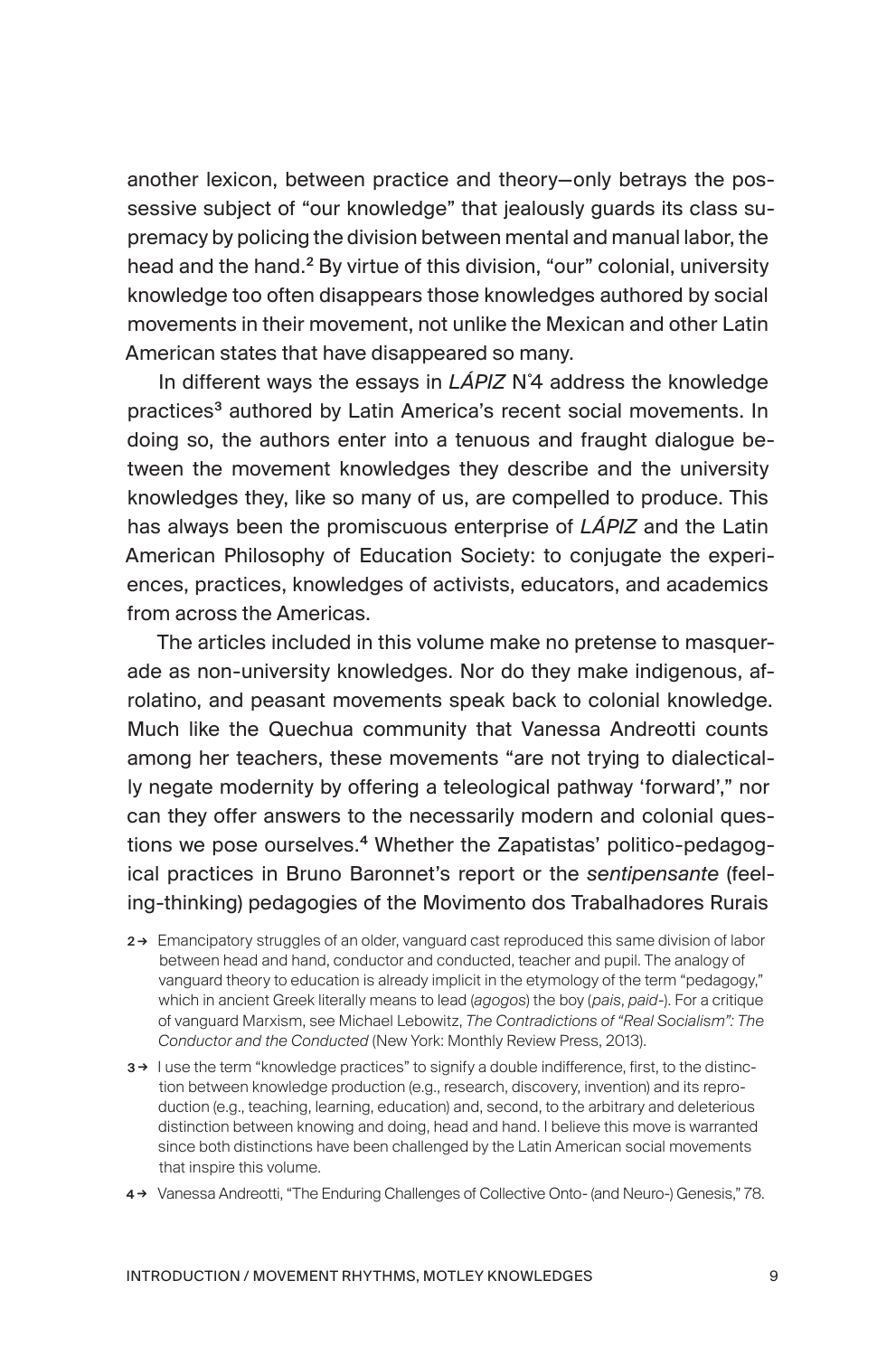sem Terra (Landless Rural Workers Movement)(MST), Vía Campesina Internacional, and other struggles in Lia Pinheiro Barbosa's article, it is clear that these movements move to their own rhythms. The horizon of *our* knowledge is *their* autonomy, where by autonomy we understand the isomorphic acts of exodus and affirmation,<sup>5</sup> those everyday practices of emancipation from capitalist modernity in the form of self-determining self-governance.

For these reasons, the knowledge practices of social movements explored in this volume ask readers to attend to the politics of knowledge. What is the relationship between movement knowledges and academic ones? What would be the tenor of an equal encounter between their epistemologies and temporalities? I would like to believe that the articles gathered here are *relations* in the sense of stories that bind or else *recountings* of the beats of uncanny rhythms at once familiar and unheard. I would like to suggest that the resulting counterpoint telegraphs the image of a motley (*abigarrado*) <sup>6</sup> or *ch'ixi*<sup>7</sup> knowledge, one which combines without synthesizing these different modes and relations of knowledge production.

## Committed intellectual Raquel Gutiérrez Aguilar—who participated in the 2017 LAPES Symposium alongside Andreotti, Baronnet, and

- 5 → See John Holloway, *Change the World Without Taking Power* (London: Pluto Press, 2002).
- 6 → René Zavaleta Mercado, "Las masas en noviembre," in *La autodeterminación de las masas*, ed. Luis Tapia (Bogotá: Siglo de Hombres / CLACSO, 2009), 212. The term "motley" is the standard translation for Bolivian social theorist René Zavaleta Mercado's idiosyncratic keyword *abigarrado*. Zavaleta used the term to underscore the coexistence of multiple modes of production—communitarian, feudal, and capitalist—that gave twentieth-century Bolivian society its disjointed character. For a situation of the concept in Zavaleta's body of work, see Sinclair Thomson "Self-Knowledge and Self-Determination at the Limits of Capitalism," introduction to *Towards a History of the National-Popular in Bolivia 1879-1980,* by René Zavaleta Mercado, trans. Anne Freeland (New York: Seagull Books, 2018), xxiii-xxv.
- 7 → Silvia Rivera Cusicanqui, *Ch'ixinakax utxiwa. Una reflexión sobre prácticas y discursos descoloniales* (Buenos Aires: Tinta Limon 2010), 69-71. The term *ch'ixi* is a proxy for Zavaleta's *abigarrado* which Cusincanqui distinguishes from Néstor García Canclini's notion of hybridity. This Aymara term describes the merely apparent synthesis of distinct qualities, akin to the effect produced by a mosaic or a heathered fabric. Rivera Cusicanqui tells us that *ch'ixi* escapes the logic of the *tertium non datur*, which I would suggest, necessitates a linear notion of time in order to account for dialectical synthesis or sublation. She clarifies that this non-dualist worldview works within a temporality of indifferentiation (see below) incompatible with colonial modernity's progressive notion of history.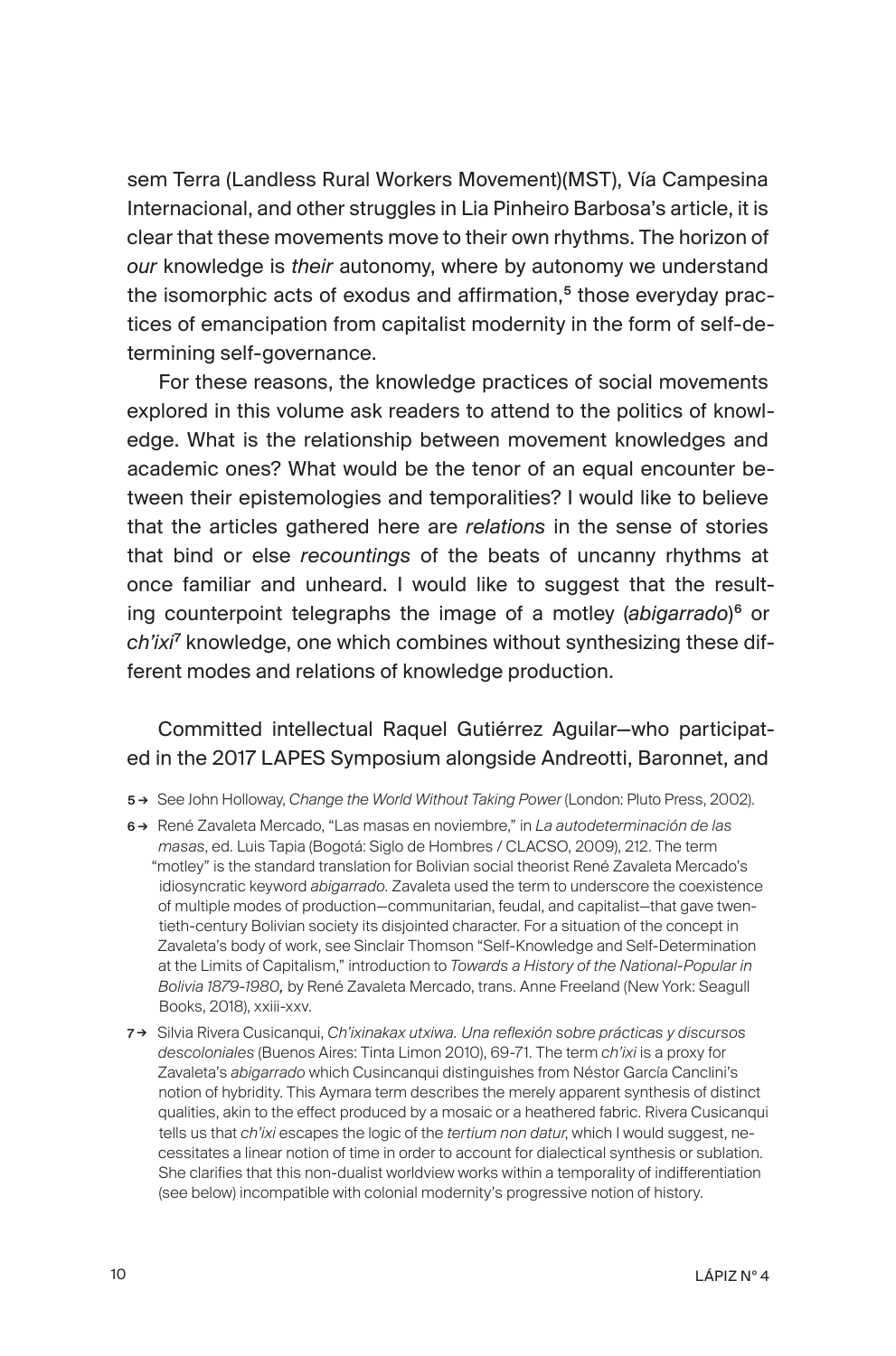Barbosa—outlines an approach to this conundrum. *Rhythms of the Pachakuti* (2014) presents her method for analyzing the turn-of-thecentury indigenous uprisings that have since ossified into Bolivia's plurinational state under the MAS government of Evo Morales. Against what she calls the "sociological" approach, which captures and contains movements by identifying subjects and categorizing concepts, Gutiérrez advocates a "critical" one that focuses first on the struggles themselves, their strategies, evolution, acts of meaning making, and "horizons of desire."<sup>8</sup> The sociological method's focus on *being* derives from a methodological individualism and the analyst's unconscious desire to harmonize the legal fictions of the state with an abstract, university knowledge about the social. By contrast, the critical method focuses on collective *action*, the polyrhythmic movement of movements that overflows individual and collective identities and the silos of categorical knowledge.

For Gutiérrez, "critical" refers more to crisis than to critique, that legislation of thought in post-Enlightenment, western philosophy, including its dialectical and historical materialist offshoots. Much like the motley society analyzed by Bolivian political theorist René Zavaleta Mercado, from whom she takes her cue, Bolivia's turn-of-the-century social movements cannot be apprehended along the model of a self-conscious, collective subject, that is, as identities. Instead, crisis reveals the movement's constituent moment—its moment of self-unification—but only in the form of a collective unconscious.<sup>9</sup> The critical method is thus a way to think the movement of movements by accompanying their movement.<sup>10</sup>

As this inchoate multitude evades the epistemological capture

<sup>8</sup> → Raquel Gutiérrez Aguilar, *Rhythms of the Pachakuti: Indigenous Uprising and State Power in Bolivia*, trans. Stacey Alba D. Skar (Durham: Duke University Press, 2014), xxviii.

<sup>9</sup> → Luis Tapia, *La condición multisocietal: Multiculturalidad, pluralismo, modernidad* (La Paz: SIBES/ UMSA-Muela de Diablo), 303.

<sup>10 →</sup> Zavaleta lays the groundwork for Gutiérrez's critical method. "Critical knowledge of society is then a consequence of the way (*manera*) things happen. The form (*manera*) of society outlines its knowledge. In the meantime, the pretension of a universal grammar applicable to a variety of formations is often little more than dogma. Each society produces a knowledge (and a technology) that refers to itself." Zavaleta Mercado, "Las masas," 214; my translation.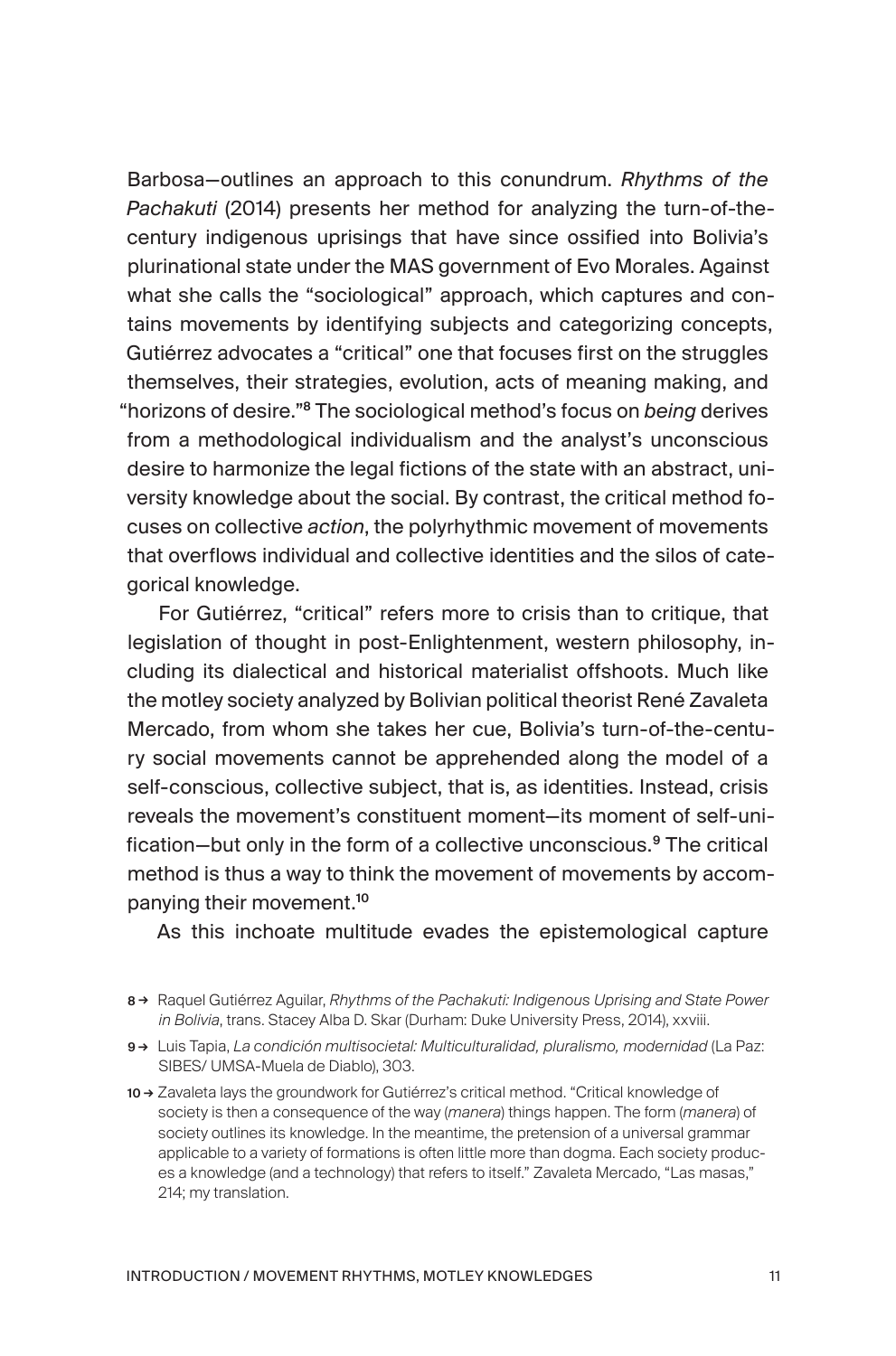of identity, so does it militate against the givenness of injustice.<sup>11</sup> Accordingly, the crisis method means "thinking in terms of emancipation … choosing what is utopian, the future, *what remains to be clearly articulated* against and beyond the limit of what is presented as 'possible'."<sup>12</sup> Bolivia's turn-of-the-century movements were constituted in the absence of the self-reflection that quarantines the knowing subject from the agent, knowing from doing, doing from being. Rather their rhythms were perceived as they were produced.<sup>13</sup> Thus, only immanent thinking-in-the-crisis will be adequate to understand the movement of these movements.

Bruno Baronnet's contribution to this volume works in a similar vein, focusing on the concrete practices of Zapatista educational promoters and their "political pedagogy" as well as the "pedagogical politics" of Zapatista autonomy in action.<sup>14</sup> His anthropological perspective yields a kind of immanent thinking by approximating the author of university knowledge to the movement and its knowledge practices, that is, its educational projects, pedagogical strategies, and categories of analysis. Even more than Guitérrez, Baronnet avoids metacommentary and the temptation to synthesize. Instead he hews close to the Zapatista's "pedagogies from below," allowing their meaning to issue from their description.

Vanessa Andreotti's contribution articulates a critique of identity and categorical knowledge that resonates with Gutiérrez' scrisis method. Where the latter focuses on the politics of rendering Bolivia's autonomous social movements intelligible to university knowledges, Andreotti turns her gaze to the western, colonial subject of those

- 11 → Gutiérrez Aguilar, *Rhythms*, 184.
- 12 → Gutiérrez Aguilar, *Rhythms*, 179; emphasis mine.
- 13 → Gutiérrez Aguilar, *Rhythms*, 188. Gutiérrez's affirmation about the rhythm of these movements echoes French philosopher Henri Lefebvre's claim that "Polyrhythmia analyses itself… . [T]he analytic operation simultaneously discovers the multiplicity of rhythms and the uniqueness of particular rhythms." Henri Lefebvre, *Rhythmanalysis: Space, Time and Everyday Life*, trans. Stuart Elden and Gerald Moore (New York: Continuum, 2004), 16. For Lefebvre, rhythm connects the moments of a dialectical analysis that does not resolve into a synthesis, what he calls a triadic as opposed to a dualistic dialectic, a conception that resonates with Rivera Cusicanqui's use of *ch'ixi*; see, note 7.
- 14 → Bruno Baronnet, "Pedagogical Strategies in the Struggle for Indigenous Autonomy in Mexico," 50.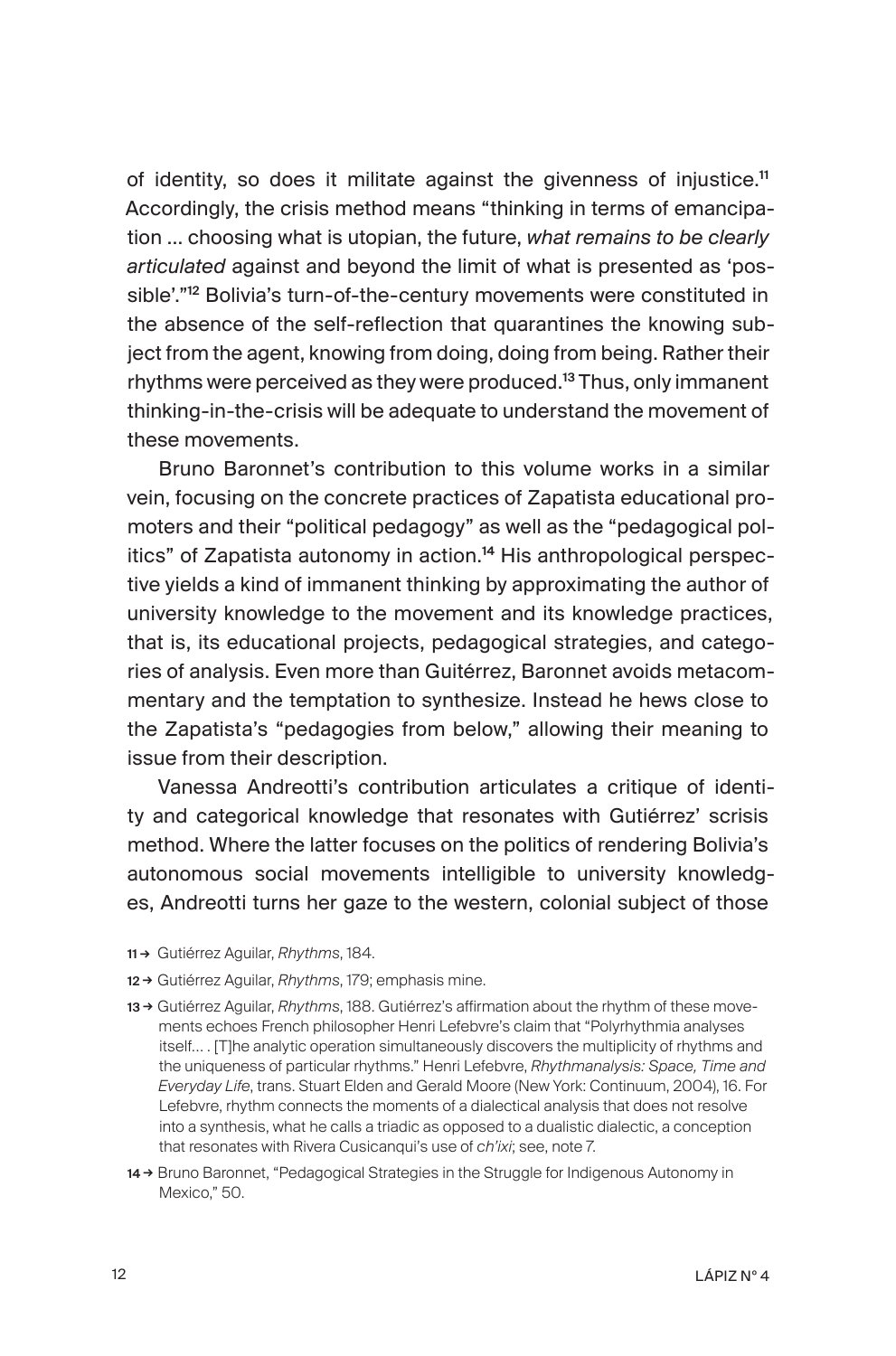knowledges. Where Guitérrez and Baronnet assert the methodological primacy of *doing* over *being*, Andreotti troubles the Cartesian reduction of *being* to *knowing*, in her terms, the "epistemic certainty" that grounds "ontological security."<sup>15</sup> In order to meet the challenge to live otherwise posed by Latin American and indeed every social movement, she seeks to unbind the self-same Western subject, to dissolve this identity into historical multiplicity through the process she calls "collective onto-genesis." We can think collective onto-genesis as an educational process: to change our lives is to become others, to become others we must rescue being from its caricature in thought. Thus we can transform who we *are* into something we *do*, and initiate the purposeful *becoming* that drives the kinds of education at stake in Latin American social movements.

Latin America's autonomous social movements (re)produce acts of collective political subjectivation. In transforming the world, they transform themselves. Take for example the Zapatista practice of *Educación Verdadera* (Real Education), which Baronnet presents as a repertoire of territorialized knowledge practices for the construction and maintenance of collective autonomy through the formation of autonomous subjects.<sup>16</sup> In contrast, on the one hand, to the schooling that formats atomized, alienated masses toward the ends of the capitalist state and, on the other hand, the idealist, self-realization of the bourgeois individual (*Bildung*), Real Education—like Andreotti's collective onto-genesis is the *doing* of *being*, a process of *becoming* directed by communities in autonomous Zapatista territories. Autonomy, as both practice and goal, binds this "political pedagogy" to the movement's "pedagogical politics" so that political subjectivation moves the movement just as the movement fashions new political subjects.

Indeed, for Raúl Zibechi, Latin America's autonomous social movements are "educational subjects" such that every action and relation is imbued with a "pedagogical intention."<sup>17</sup> In the case of the MST, Roseli

- 15 → Andreotti, "Enduring Challenges," 66.
- 16 → Baronnet "Pedagogical Strategies," 46.

<sup>17</sup> → Raúl Zibechi, *Territories of Resistance: A Cartography of Latin American Social Movements*, trans. Ramor Ryan (Baltimore: AK Press, 2012), 23.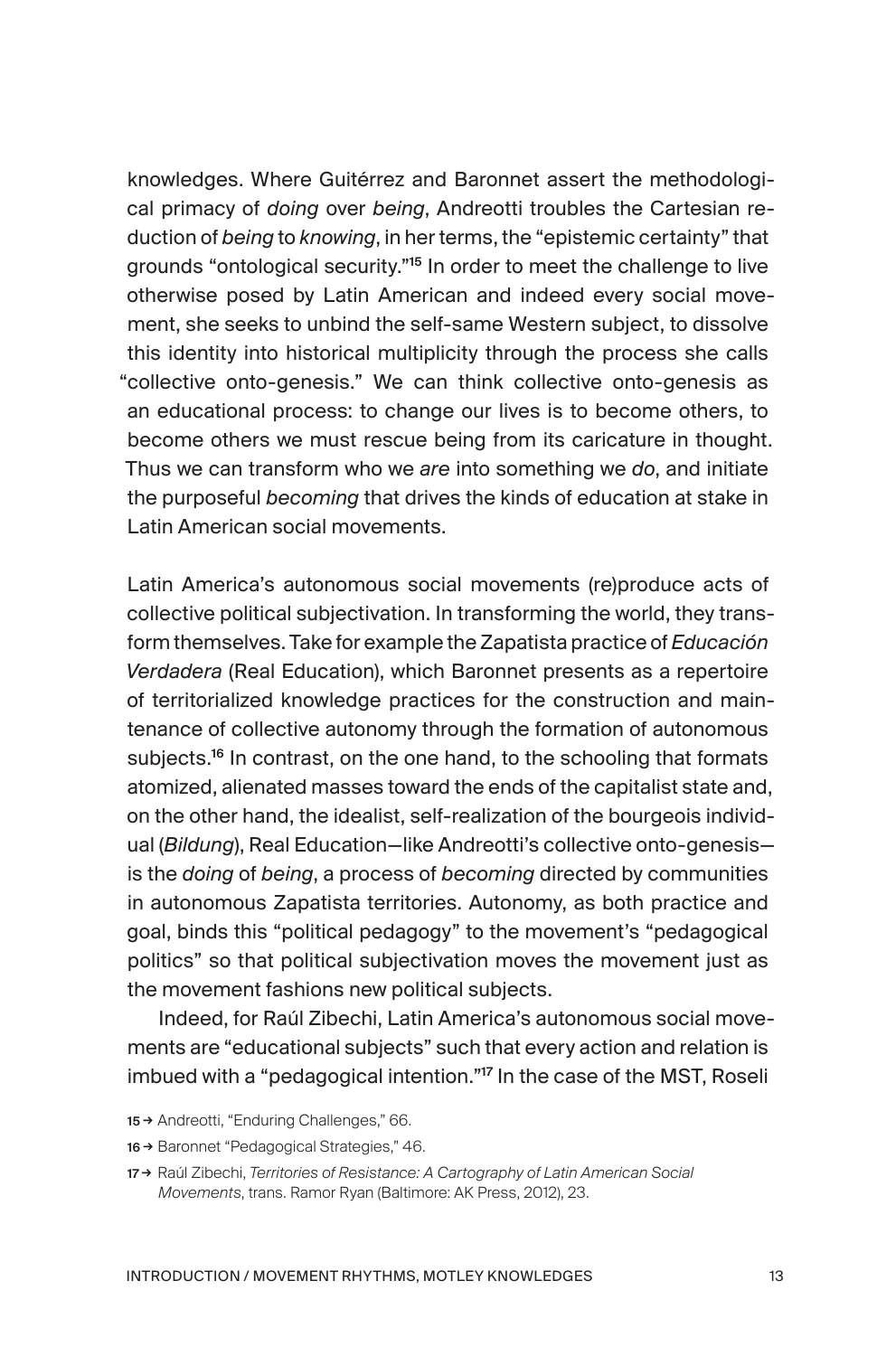Salete Caldart affirms that the movement "materializes a specific mode of production of human formation."<sup>18</sup> Baronnet and Barbosa point out that autonomous education entails the production of movement knowledges, which articulate a collective self-concept and distinctive worldview. And as all three contributors to this volume make clear, education does not merely transmit pre-existing movement knowledges. Rather, in the tradition of Paulo Freire's critical pedagogy, education is inseparable from knowledge creation, and both knowledge production and reproduction are fundamental to processes of becoming a collective political subject, what I have been calling the doing of being that animates the movement of movements. For this reason, I have preferred to speak of these movements' knowledge practices, a term which captures the simultaneous production and reproduction of both knowledge and knowing subjects.

To inquire after the pedagogies of social movements is to seek to understand temporalities of struggle and resistance. Such acts of becoming not only result from events that rupture the ordinary state of the situation.<sup>19</sup> They are embedded in the rhythms of everyday life. Education is, in the last instance, a form of reproductive labor that stabilizes cultures and communities *in time*. (Incidentally, *LÁPIZ* N˚5 (forthcoming) focuses on the nexus of social reproduction and education.) Understood as reproductive labor, the pedagogies of Latin America's autonomous social movements seek to transform events that puncture time into durations capable of shaping history; they seek to transform the extraordinary moments that rupture the "peace" guaranteed by state monopoly violence into those rhythms of everyday life neither captured by capital nor commanded by the state. These temporalities rupture and duration—and modalities—the extraordinary and the ordinary—are not mutually exclusive. They are differentially related through the composition of collective subjects, that is, the process of becoming at stake in the Zapatista's Real Education discussed by Baronnet,

<sup>18</sup> → Roseli Salete Caldart, "O MST e a formacão dos sem terra: o movmimento social como princípio educativo," *Estudos Avançados* 15, no. 43 (2001): 212; my translation.

<sup>19</sup> → This language hails from Alain Badiou, *Being and Event*, trans. Oliver Feltham (New York: Continuum, 2005). We see Badiou's influence on Gutiérrez in her use of axiomatic set theory to express the logic of political formations. Gutiérrez Aguilar, *Rhythms*, 194.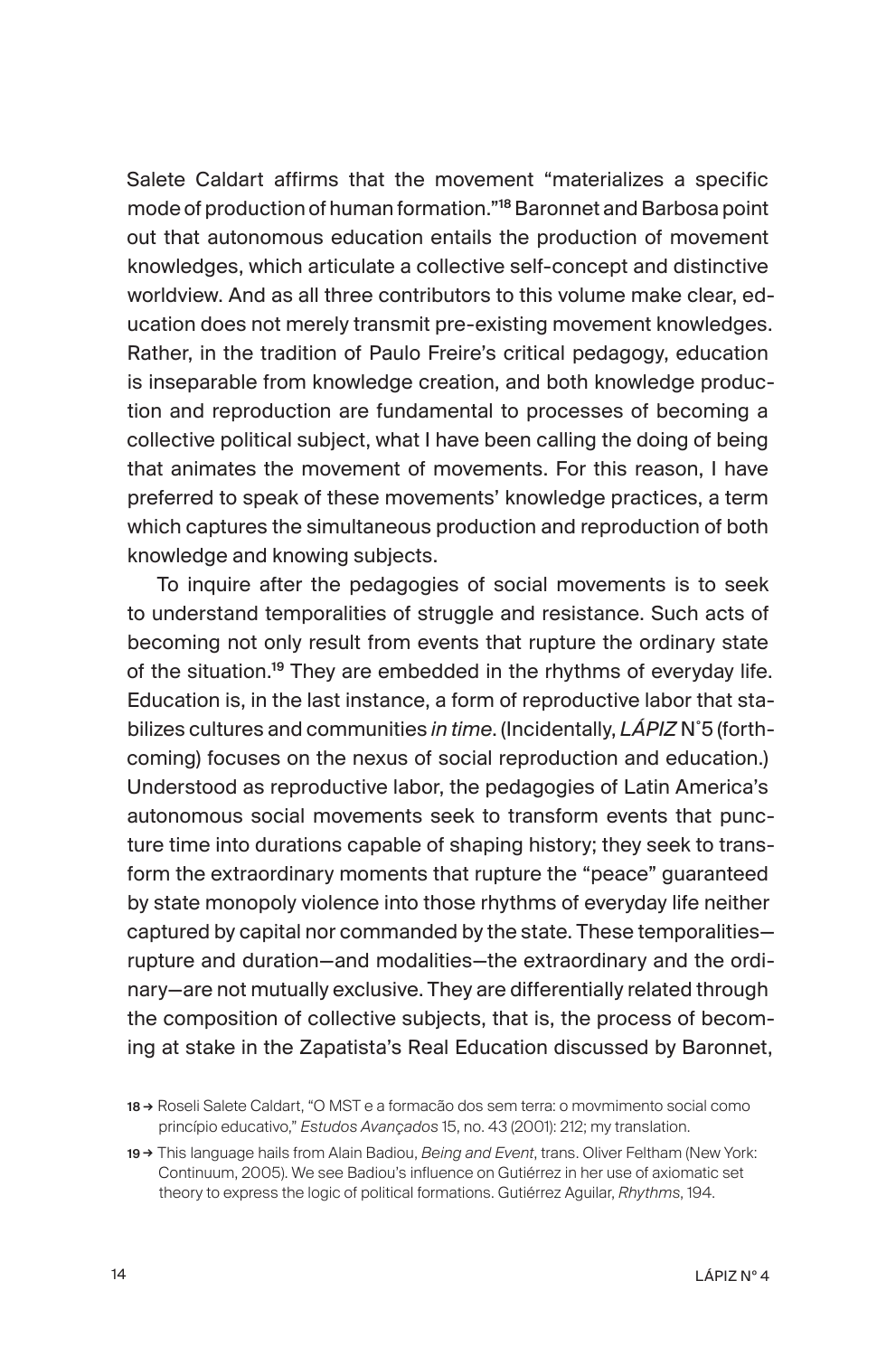the various rural education and movement pedagogies discussed by Barbosa, and Andreotti's collective onto-genesis. In short, the pedagogies of Latin America's social movements reproduce difference in a bid to institute lasting and continual change.

In the cases of many indigenous movements, the rhythms of everyday life are inscribed in a cosmological dimension. Barbosa emphasizes how these movements recuperate traditional epistemic matrices, modes of production, and ways of being. By plotting their struggles in five hundred years of oppression, "Indigenous and peasant movements widen the referents that constitute their political identity without necessarily negating and contradicting others."<sup>20</sup> Similarly, Aymara activist and intellectual Silvia Rivera Cusicanqui tells us that Indigenous movements continually emerge from a "temporality of indifferentiation<sup>"21</sup>

The indigenous world does not conceive history as linear, and the past-future are contained in the present: regression or progression, repetition or surmounting of the past are at stake in every conjuncture, and they depend more on our actions than our words. The project of indigenous modernity will be able to flourish from the present, in a spiral whose movement is a continuous feedback (*retroalimentarse*) of past and future, a "principle of hope" or "anticipatory consciousness" (Bloch) that at once envisages and actualizes decolonization.<sup>22</sup>

Citing Rivera, Barbosa calls this temporality by its Aymara name, the ñawpaj *manpuni* which she describes as "a revisiting of the past and projecting into the future that brings both together with the present."<sup>23</sup> This temporality corresponds to the Aymar a notion of *ch'ixi* and

- 21 → Rivera Cusicanqui, *Ch'ixinakax*, 69.
- 22 → Rivera Cusicanqui, *Ch'ixinakax*, 55; my translation.
- 23 → Pinheiro Barbosa, "*Sentipensante*," 30.

<sup>20</sup> →Lia Pinheiro Barbosa, "The *Sentipensante* and Revolutionary Pedagogies of Latin American Social Movements," 29.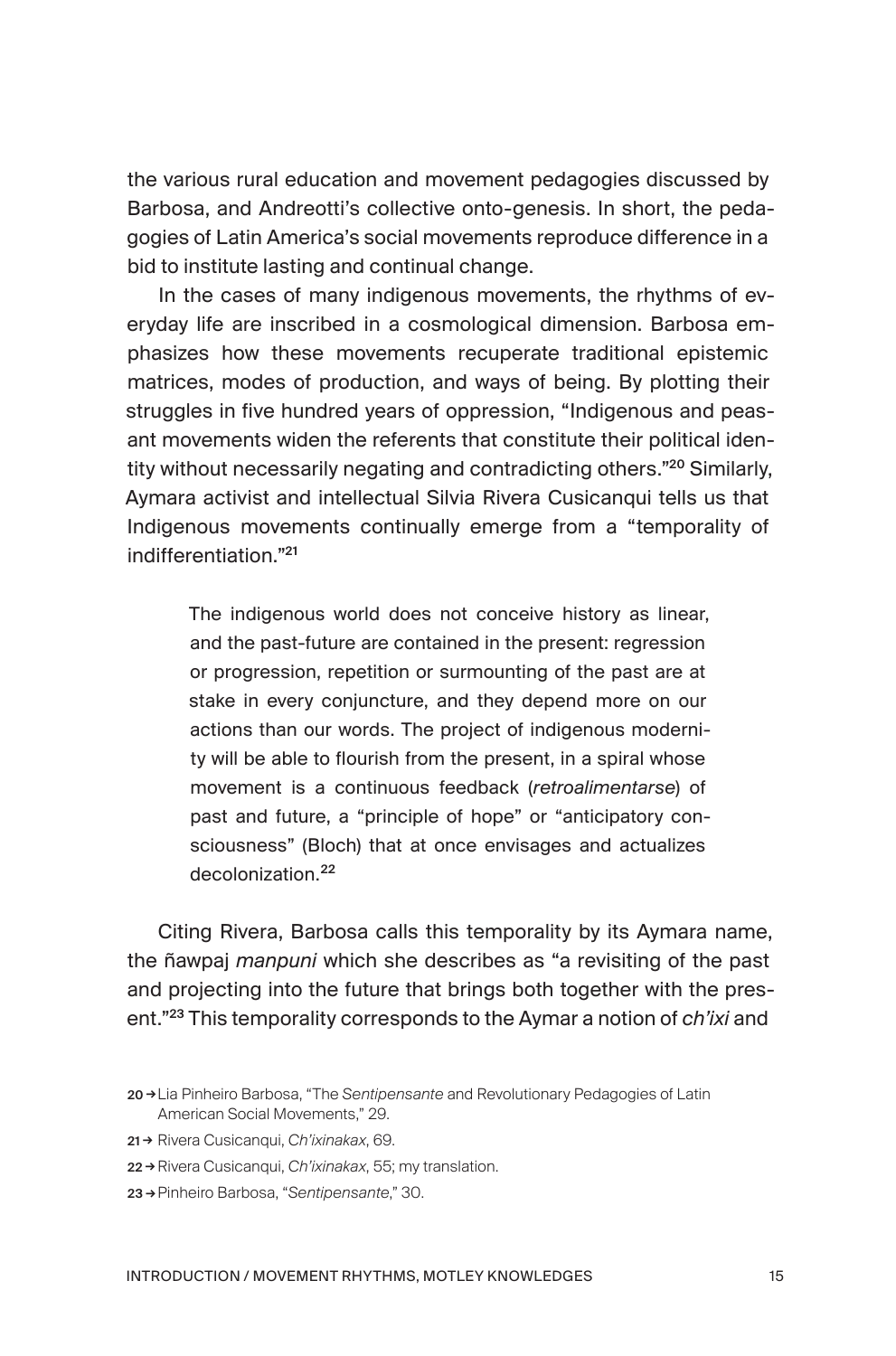its logic of the *included* middle<sup>24</sup> as it is actualized in the polyrhythmic movement of movements that overflows not only individual and collective identities and the silos of univeristy knowledge but also the very space-times of western, colonial modernity.25 The ñawpaj *manpuni*, according to Barbosa, expands collective memory and nourishes the vision of a decolonial future while its indifferentiation renders the present a field of action. Recalling Gutiérrez, in a moment of crisis, emancipation means choosing "what is not clearly articulated," which means choosing utopia.

Educational practices for autonomy are a subset of autonomous social reproduction. Autonomous social reproduction is the common cause of Latin American social movements over the past thirty years. Autonomy here not only signifies a state of autonomy *from* the institutions of state, market, or church. Certainly, Latin America's social movements practice autonomy as the *subtraction* of self-determining self-governance from colonial, capitalist modernity. But autonomy-from is little more than the negative liberty that has long been harnessed as the psychic motor of the capitalist social relations that organize market societies.<sup>26</sup> The Latin American social movements that inspire this volume are also autonomous insofar as they are ends in themselves. Autonomy in this sense is inseparable from reproductive labor, which produces the sociality of society by maintaining it through time. In short, the work of reproduction constitutes the movement of the movement, its quotidian rhythms rendered emancipatory practice.<sup>27</sup>

- 24 →Rivera Cusicanqui, *Ch'ixinakax*, 69.
- 25 → Decolonial practices, like those outlined by Rivera and whose pedagogical facet concerns *LÁPIZ* N˚3, offer another approach to the uneasy composition of academic and other knowledges. However, she cautions against divorcing decolonial discourses from decolonial practices. In her view, academic decolonial discourses produced in the North American academy and its Latin American client universities—by thinkers in past and future issues of *LÁPIZ*—have ossified into a postcolonial multiculturalism that neutralizes decolonial practices (68-69).
- 26 →Verónica Gago, *Neoliberalism from Below: Popular Pragmatics and Baroque Economies* (Durham, NC: Duke University Press, 2017), 163; Michel Foucault, *The Birth of Biopolitics: Lectures at the Collège de France, 1978-1979*, trans. Graham Burchell, ed. Michel Senellart (New York: Picador, 2008), 215-265.
- 27→ Although he does not use the term "reproductive labor," the trends that Zibechi identifies as common to Latin America's recent social movements—territorial rootedness,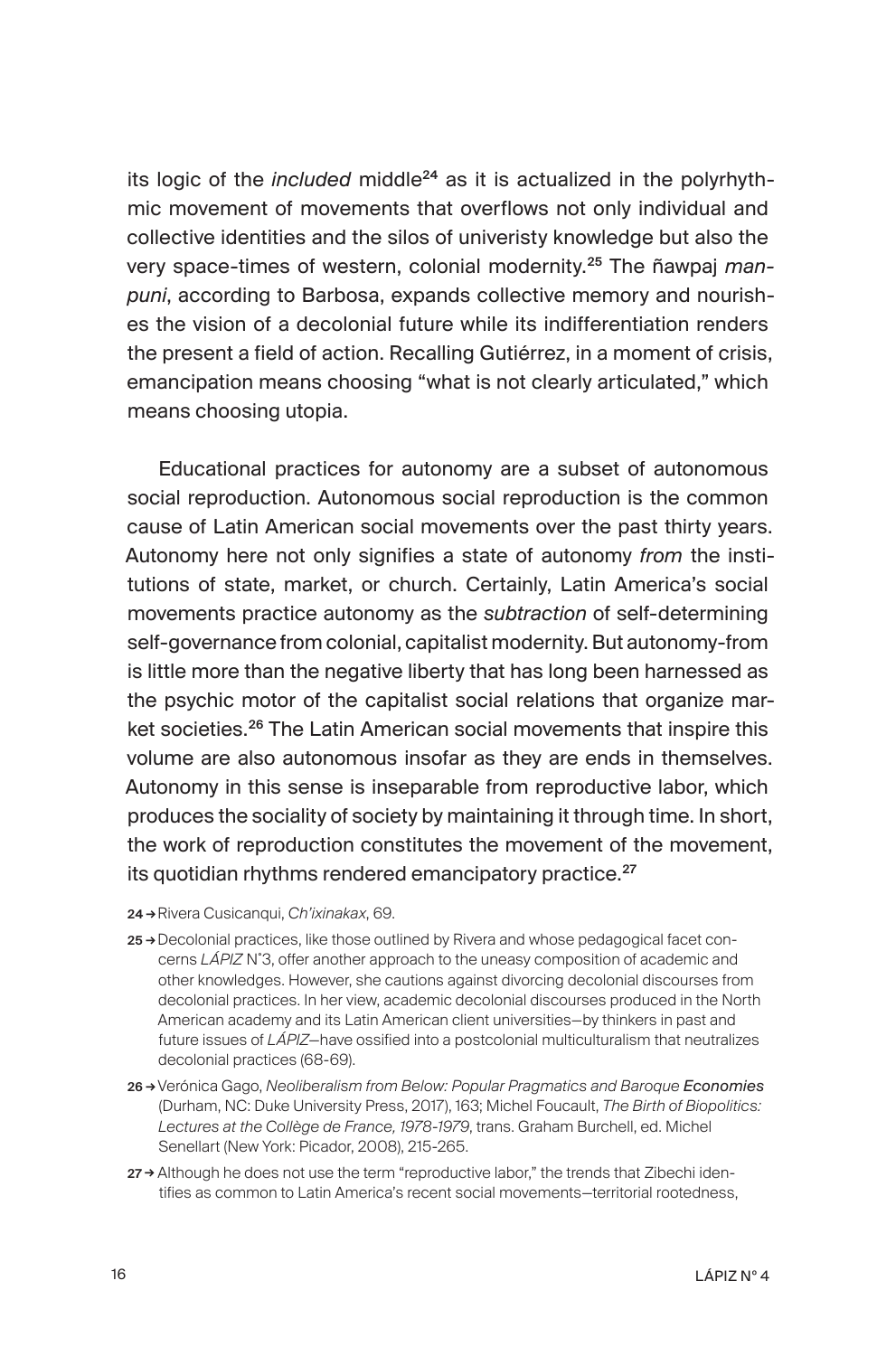In these struggles, education is both a means and an end of everyday emancipation. Barbosa points out, "if education is the point of departure for cultural subordination and political domination, the construction of another conception of education … must be the first step in the process of liberation."28 As my formulation "everyday emancipation" suggests, we should understand emancipation less as a state of *being* to be achieved and more as a *practice* that continually realizes freedom in pursuit of the ever-receding horizon of a collective desire. According to Barbosa the "goal" of indigenous and peasant movements is *el buen vivir*. <sup>29</sup> The gerund form of "good living" reminds us that this goal is more collective practice than state or quality of being. For Baronnet, the objective of the Zapatista's political pedagogy and pedagogical politics is "to learn to govern themselves," that is to practice autonomy as a positive, collective freedom. According to Gutiérrez, at its most capacious, "social emancipation is an infinite, albeit discontinuous, ever-changing, and sporadic collection of shared acts of insubordination, autonomy, and, by extension, self-governance… . It consists basically in initiating a different space-time in economic, social, and political terms."<sup>30</sup> To signify this event, Gutiérrez employs the Quechua term *pachakuti*. *Pachakuti* differs from the common understanding of revolution, a close English equivalent to Gutiérrez's use of the term. Revolution foregrounds the emergence of new subjects, new regimes, new modes of production. The practice of everyday, social emancipation is less about newness than difference, less about the shape of the future than the very conditions of experiencing space and time. The emancipation envisaged and practiced by many Latin American social movements is revolutionary in both the political and

autonomy from the state and political parties, the formation of organic intellectuals, women's protagonism, affirmation of cultural identity beyond citizenship, concern for the division of labor and our relationship to nature—all point us back to this capacious sphere of human activity that, although largely ignored by orthodox Marxism, has gained currency through the vehicle of resurgent Marxist and socialist feminisms (14-19). For an overview of social reproduction theory, see Tithi Bhattacharya, ed., *Social Reproduction Theory: Remapping Class, Recentering Oppression* (London: Pluto Press, 2017).

<sup>28</sup> →Pinheiro Barbosa, "*Sentipensante,*" 34.

<sup>29</sup> →Pinheiro Barbosa, "*Sentipensante,*" 88.

<sup>30</sup> →Guitérrez Aguilar, *Rhythms*, xl.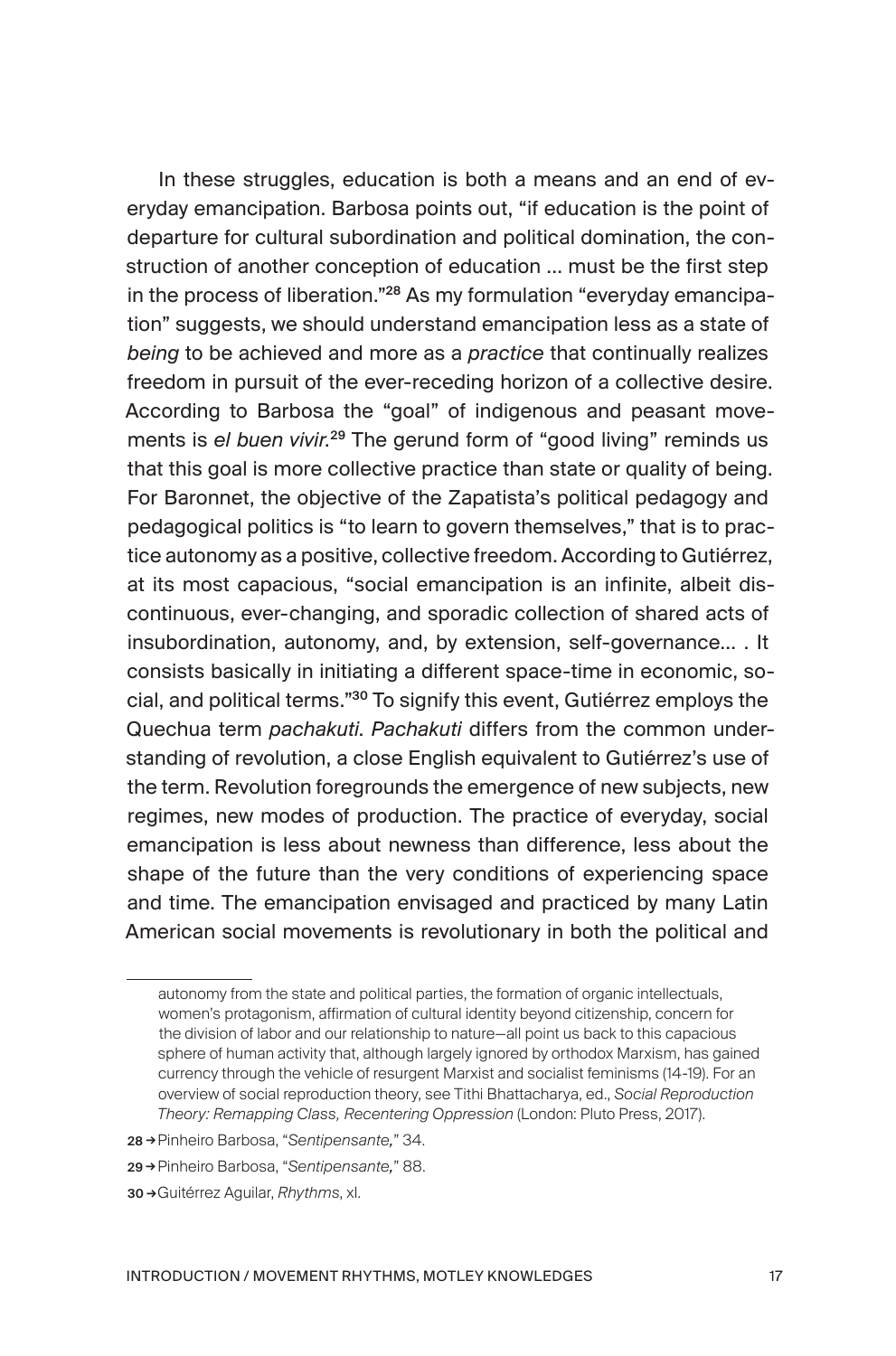cosmological senses of the term. At once advance and return, rupture and continuity, extraordinary and everyday, it is revolution that issues from and returns to a temporality of indifferentiation.

Struggles for autonomous social reproduction are not limited to the indigenous, peasant, and rural movements treated in this volume. Latin America's urban proletariat—sectors really subsumed to the capitalist mode of production and directly interpellated by its state—have also prefigured alternative knowledge practices, political subjectivities, and space-times. In closing, I would like to add to the movements that inspire Andreotti, Baronnet, Guitérrez and Barbosa, the case of Argentina's Movimientos de Trabajadores Desocupados (Unemployed Workers Movements) (MTDs), a case that will return us to our point of departure, the politics of knowledge.

In the 1990s, as structural adjustment rendered whole populations precarious, unemployed workers organized into self-managed, mutual-aid societies. Rather than clamor for a wage, MTD adherents affirmed their identity as unemployed workers. They set up barter economies; cooperative workshops; community gardens; and, in the wake of the 2001 financial crisis, some even occupied and ran factories abandoned by their proprietors. Although the MTDs gained notoriety for their involvement in the *piquetes* (roadblocks) and other protests that rendered the country ungovernable for a time, $31$  their force lies less in this (counter)interpellation of the state and more in the struggle for everyday emancipation through autonomous social reproduction. Parallel to contemporaneous movements across the continent, the MTDs displaced politics from state space-times to the terrains and rhythms of everyday life. And like those movements, the elaboration of knowledge practices has been key to their autonomous reproduction.

The MTD de Solano (MTD-S) produced one of the more

<sup>31</sup> → *For the history of the piquetero movement and other forms of popular mobilization in the years surrounding 2001, see: Francisco Ferrara, Más allá del corte de rutas: La lucha por una nueva subjetividad (Buenos Aires: La Rosa Blindada, 2003); Miguel Mazzeo, Piqueteros: notas para una tipología (Buenos Aires: Fundación de Investigaciones Sociales y Políticas, 2004); Maristella Svampa and Sebastián Pereyra, Entre la ruta y el barrio: la experiencia de las organizaciones piqueteras (Buenos Aires: Editorial Biblos, 2009); Raúl Zibechi, Genealogia de la revuelta: Argentina, la sociedad en movimiento (La Plata: Letra Libre, 2003)*.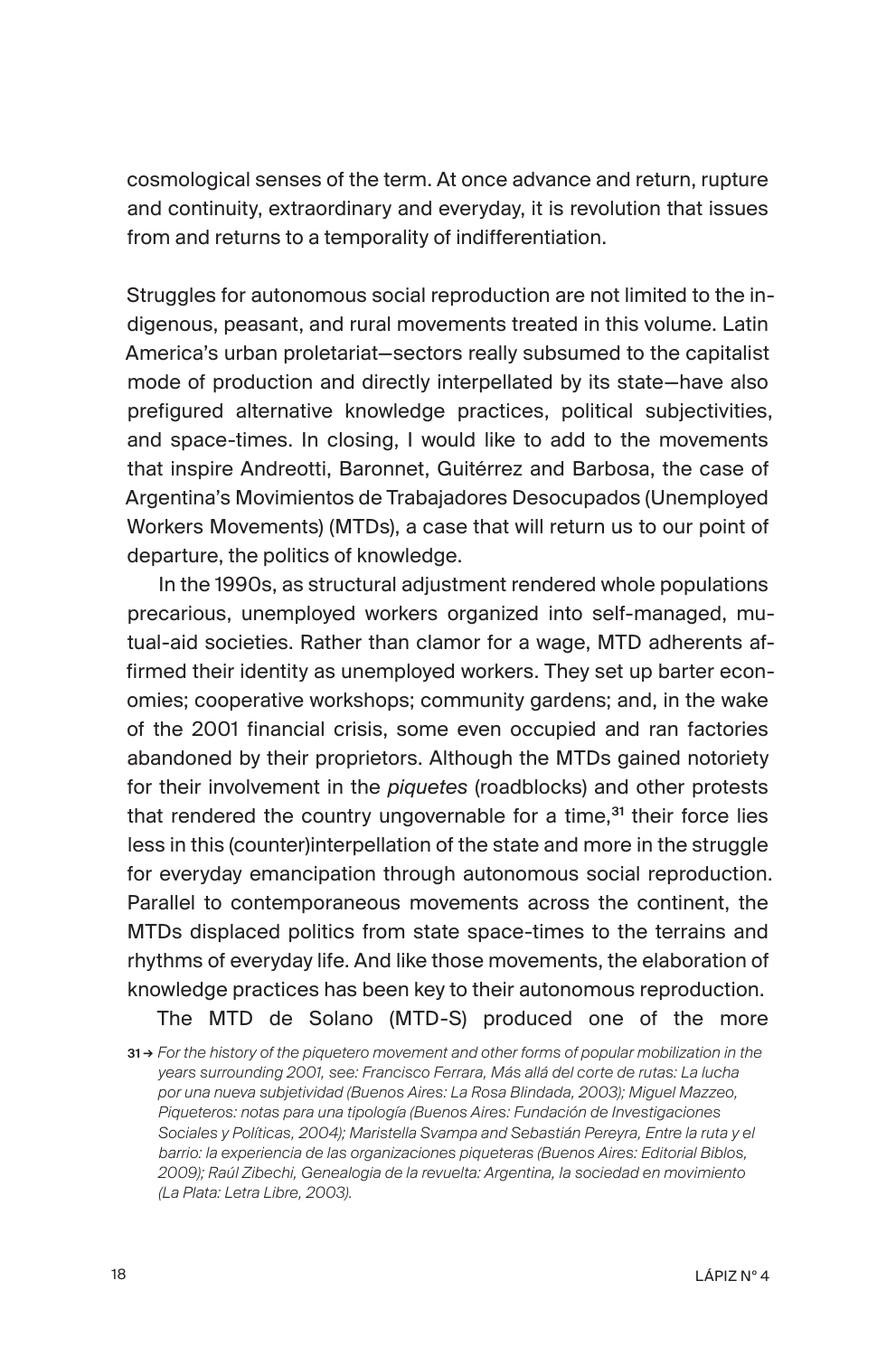sophisticated movement knowledges of this conjuncture. In this endeavor they were accompanied by members of a theory collective composed of young, university-trained sociologists. The texts co-authored by the MTD-S and Colectivo Situaciones exemplify the motley knowledge that emerges from an equal encounter between academic and movement knowledges.<sup>32</sup> They call their mode of theory construction *investigación militante* (militant research or research-militancy), which they define as "theoretical and practical work oriented toward co-producing the knowledges and modes of an alternative sociability, beginning with the power (*potencia*) of those subaltern knowledges."<sup>33</sup> Research militancy, like other forms of worker's inquiry, not only mediates between academic and popular knowledges. It also mediates between the immanent thinking of different social contexts. Thus, research militancy renders movement knowledges doubly motley, now in the course of constructing networks of solidarity. Militant research not only troubles the division between head and hand it also complicates the standard view that we produce knowledges *about* an object. Its radical immanence to ever-shifting conjunctures means that research-militancy has no object. The resulting motley knowledge is at most an open set of axioms, an evolving "grammar of questions."<sup>34</sup>

Over the course of 2003 and 2004, members of Colectivo Situaciones and the MTD-S gathered in the periphery of Buenos Aires to read French philosopher Jacques Rancière's *The Ignorant Schoolmaster*. The text was merely a pretext for refracting their experiences of popular education, collective autonomy, and the construction of counterpower. For MTD-S member Neka Jara, the motley knowledge practice of research-militancy constructs an ignorant collective subject—ignorant by virtue of its inseparability from the aleatory encounter of each and every relation. Deeply immanent thinking, in turn, prevents the ossification of consensus into laws or dissensus into hierarchies.

- 33 →Colectivo Situaciones, "On the Researcher-Militant," trans. Sebastián Touza, in *Utopian Pedagogy: Radical Experiments Against Neoliberal Globalization*, eds. Richard J. F. Day, G. De Peuter, and Mark Coté, (Toronto: University of Toronto Press, 2007), 188.
- 34 →Colectivo Situaciones, "Researcher-Militant," 189.

<sup>32</sup> → Colectivo Situaciones and MTD de Solano, *La hipótesis 891. Más allá de los piquetes* (Buenos Aires: Tinta Limón, 2002); Colectivo Situaciones and MTD de Solano*, El taller del maestro ignorante* (Buenos Aires: MTD-Solano, 2005).